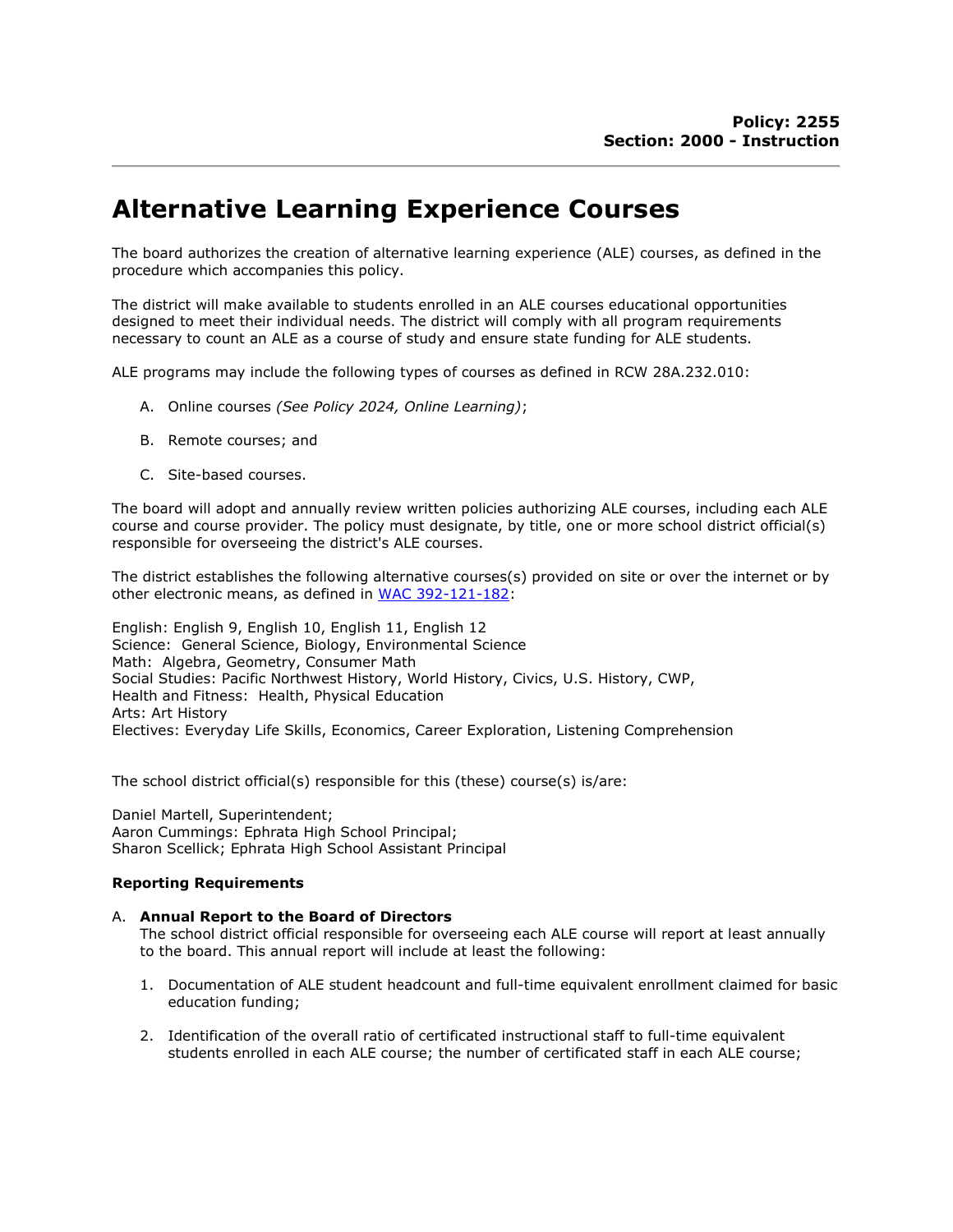- 3. A description of how the course supports the district's overall goals and objectives for student academic achievement; and
- 4. Results of any self-evaluations.

#### B. Monthly Report to the Superintendent of Public Instruction

The district must report monthly to the Superintendent of Public Instruction:

- 1. Accurate monthly headcount and full-time equivalent enrollment for students enrolled in alternative learning experiences; and
- 2. Information about the resident and serving districts of such students.

#### C. Annual Report to the Superintendent of Public Instruction

The district must submit an annual report to the Superintendent of Public Instruction detailing the costs and purposes of any expenditures made to purchase or contract for instructional or cocurricular experiences and services that are included in an ALE written student learning plan, along with the substantially similar experiences or services made available to students enrolled in the district's regular instructional program.

#### D. Annual Report to the Superintendent of Public Instruction

The district must report annually to the Superintendent of Public Instruction:

- 1. the number of certificated instructional staff full-time equivalent assigned to each alternative learning experience program; and
- 2. enrollment of students (separately identified) where ALE instruction is provided entirely under contract pursuant to RCW 28A.150.305 and WAC 392-121-188.

#### Assessment Requirements:

All students enrolled in alternative learning experience courses or course work must be assessed at least annually, using, for full-time students, the state assessment for the student's grade level and using any other annual assessments required by the district.

Part-time students must also be assessed at least annually. However, part-time students who are either receiving home-based instruction under Chapter 28A.200, RCW or who are enrolled in an approved private school under Chapter 28A.195, RCW are not required to participate in the assessments required under Chapter 28A.655, RCW.

Any student whose alternative learning experience enrollment is claimed as greater than 0.8 full-time equivalent in any one month through the January count date must be included by the district in any required state or federal accountability reporting for that school year, subject to existing state and federal accountability rules and procedures.

Students enrolled in nonresident district alternative learning experience courses or course work who are unable to participate in required annual state assessments at the nonresident district must have the opportunity to participate in such required annual state assessments at the district of physical residence, subject to that district's planned testing schedule. It is the responsibility of the nonresident enrolling district to establish a written agreement with the district of physical residence that facilitates all necessary coordination between the districts and with the student and, where appropriate, the student's parent(s) to fulfill this requirement. Such coordination may include:

- arranging for appropriate assessment materials;
- notifying the student of assessment administration schedules;
- arranging for the forwarding of completed assessment materials to the enrolling district for submission for scoring and reporting; and
- arranging for any allowable testing accommodations, and other steps as may be necessary.